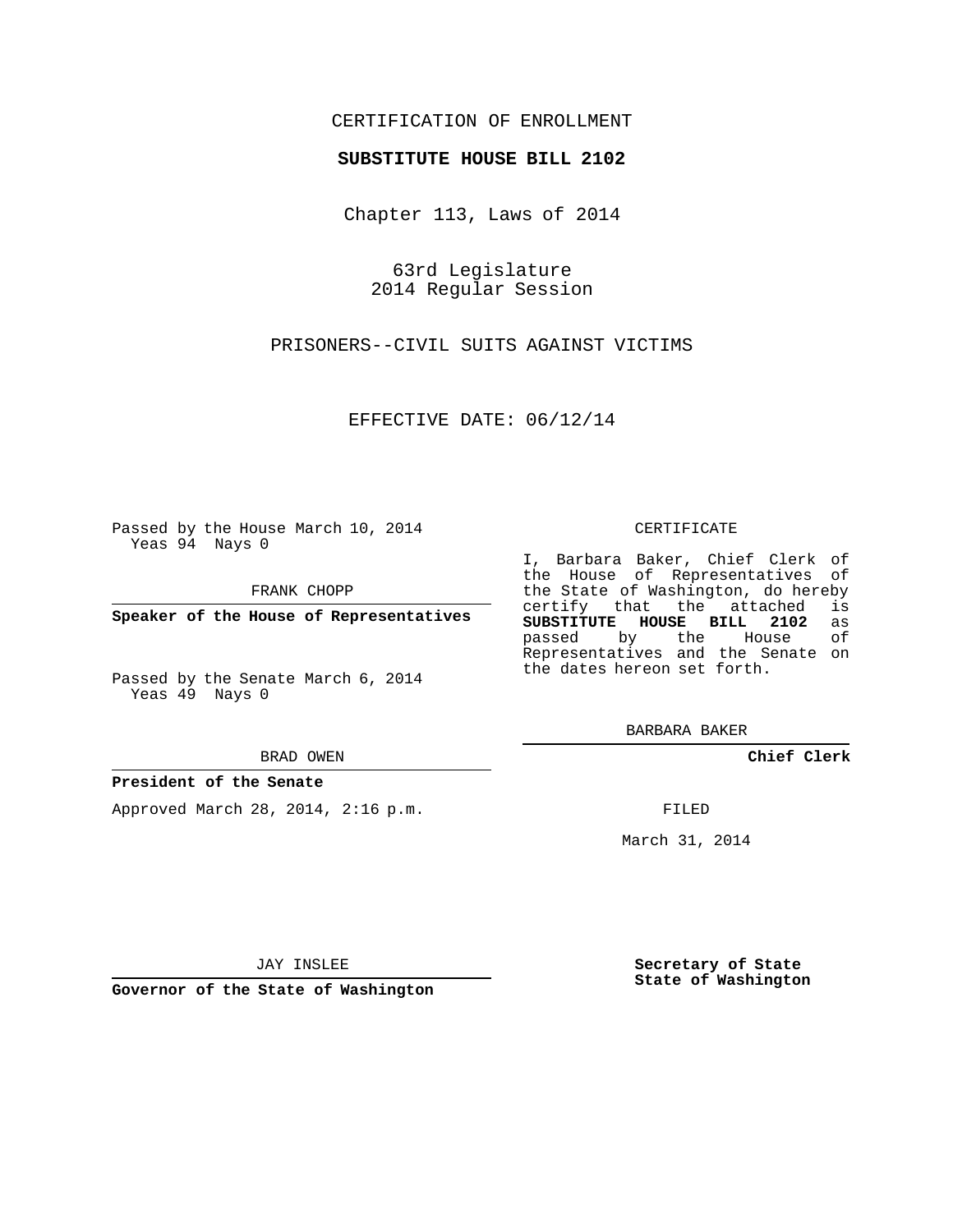# **SUBSTITUTE HOUSE BILL 2102** \_\_\_\_\_\_\_\_\_\_\_\_\_\_\_\_\_\_\_\_\_\_\_\_\_\_\_\_\_\_\_\_\_\_\_\_\_\_\_\_\_\_\_\_\_

\_\_\_\_\_\_\_\_\_\_\_\_\_\_\_\_\_\_\_\_\_\_\_\_\_\_\_\_\_\_\_\_\_\_\_\_\_\_\_\_\_\_\_\_\_

AS AMENDED BY THE SENATE

Passed Legislature - 2014 Regular Session

### **State of Washington 63rd Legislature 2014 Regular Session**

**By** House Judiciary (originally sponsored by Representatives Sawyer, Muri, Kirby, Zeiger, Fey, Seaquist, Green, Morrell, Jinkins, Liias, Van De Wege, Ryu, and Bergquist)

READ FIRST TIME 01/23/14.

 AN ACT Relating to civil suits by prisoners against victims; and adding a new section to chapter 9.94A RCW.

BE IT ENACTED BY THE LEGISLATURE OF THE STATE OF WASHINGTON:

 NEW SECTION. **Sec. 1.** A new section is added to chapter 9.94A RCW to read as follows:

 (1) A person convicted and confined for any of the offenses set forth in subsection (3) of this section must, prior to commencing any civil action in state court against the victim of such offense, or the victim's family, first obtain an order authorizing such action to proceed from the sentencing judge, if available, or the presiding judge in the county of conviction.

 (2) This section does not apply to an action brought under Title 26 RCW.

 (3) This section applies to persons convicted and confined for any serious violent offense as defined in RCW 9.94A.030.

 (4) A court may refuse to authorize an action, or a claim contained therein, to proceed if the court finds that the action, or claim, is frivolous or malicious. In determining whether an action, or a claim